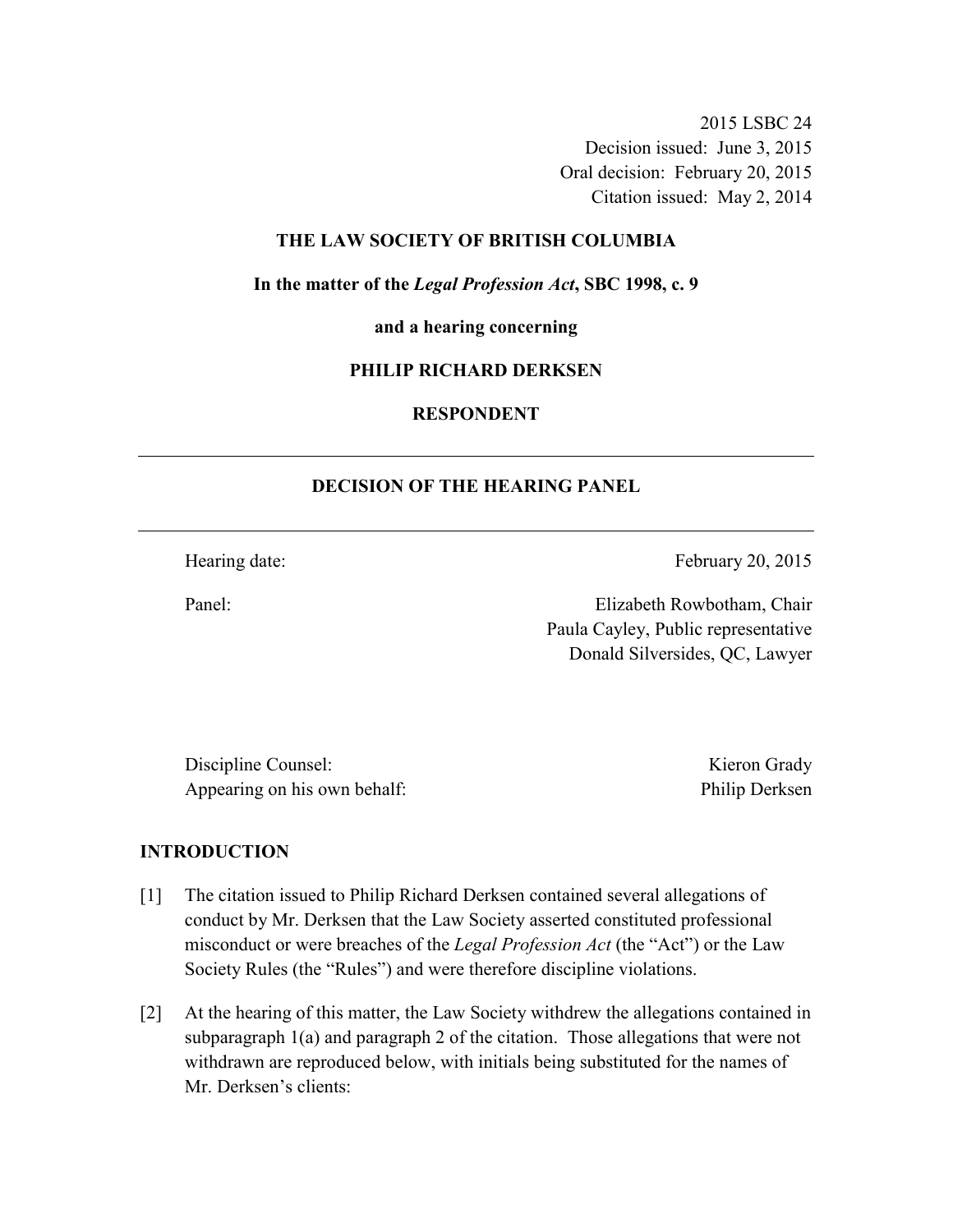- (b) Requirement to Pay dated November 16, 2011, issued by the Canada Revenue Agency, account number [number], in the amount of \$57,572.47; and
- (c) Requirement to Pay dated July 17, 2012, issued by the Canada Revenue Agency, account number [number], the amount of \$55,893.47.

This conduct constitutes professional misconduct or a breach of the Act or rules, pursuant to s. 38(4) of the *Legal Profession Act*.

- 3. Between August 2011 and December 2012, you failed to comply with Law Society accounting rules governing receipt of funds you received from your client, PB. In particular, you failed to do one or more of the following:
	- (a) deposit a \$500 cash retainer, received on or about August 3, 2011, into your law firm's trust account as soon as practicable, contrary to Rule 3- 51;
	- (b) record receipt of a cheque in the amount of \$500 received on or about September 28, 2011 purportedly in payment of your fees, as required by Rule 3-63(2);
	- (c) deliver a bill to your client until after November 14, 2012, or at all, in respect of the funds received on August 3, 2011 once you were entitled to bill for services rendered, as required by Rule 3-63(3) and section 69 of the *Legal Profession Act*;
	- (d) deliver a bill to your client until after November 14, 2012, or at all, in respect of the funds received on September 28, 2011, as required by Rule 3-63(3) and section 69 of the *Legal Professions Act*.

This conduct constitutes professional misconduct or a breach of the Act or rules, pursuant to s. 38(4) of the *Legal Profession Act*.

4. Between August 15, 2011 and December 2012, you failed to comply with Law Society accounting rules governing receipt of a \$1,000 cash retainer received from your client, TF. In particular, you failed to do one or more of the following: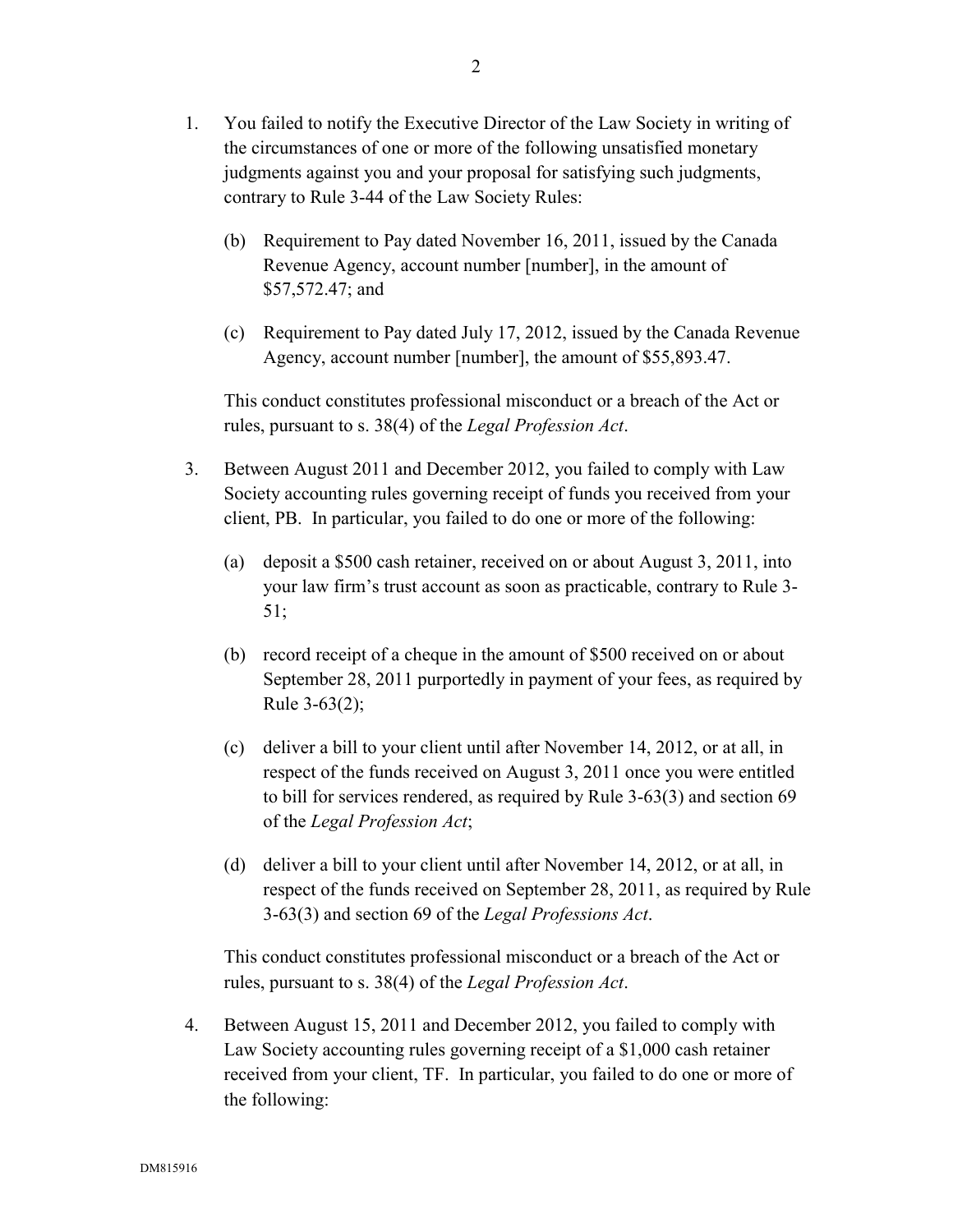- (a) deposit the funds into your law firm's trust account as soon as practicable, contrary to Rule 3-51;
- (b) record receipt of the funds, as required by Rule 3-63(2); and,
- (c) deliver a bill to your client in respect of the funds, once you are entitled to bill for services rendered, until after November 14, 2012, or at all, as required by Rule 3-63(3) and section 69 of the *Legal Profession Act*.

This conduct constitutes professional misconduct or a breach of the Act or rules, pursuant to s. 38(4) of the *Legal Profession Act*.

- 5. Between November 2011 and June 2012, you breached Rule 3-52(3) by:
	- (a) directing the Legal Services Society to deposit funds owing to you to your law firm's pooled trust account, when those funds did not meet the definition of "trust funds" pursuant to the Law Society Rules;
	- (b) failing to promptly notify the Legal Services Society that they were depositing funds owing to you to your law firm's pooled trust account and directing them to deposit the funds to your general account instead; or
	- (c) failing to follow up with the Legal Services Society to ensure that they were depositing funds owing to you to your law firm's general account.

This conduct constitutes professional misconduct or a breach of the Act or rules, pursuant to s. 38(4) of the *Legal Profession Act*.

## **LEGISLATION AND RULES**

[3] The following provisions of the Act are relevant in this case:

### **Lawyer's bill**

- **69** (1) A lawyer must deliver a bill to the person charged.
	- (2) A bill may be delivered under subsection (1) by mailing the bill to the last known business or residential address of the person charged.
	- (3) The bill must be signed by or on behalf of the lawyer or accompanied by a letter, signed by or on behalf of the lawyer, that refers to the bill.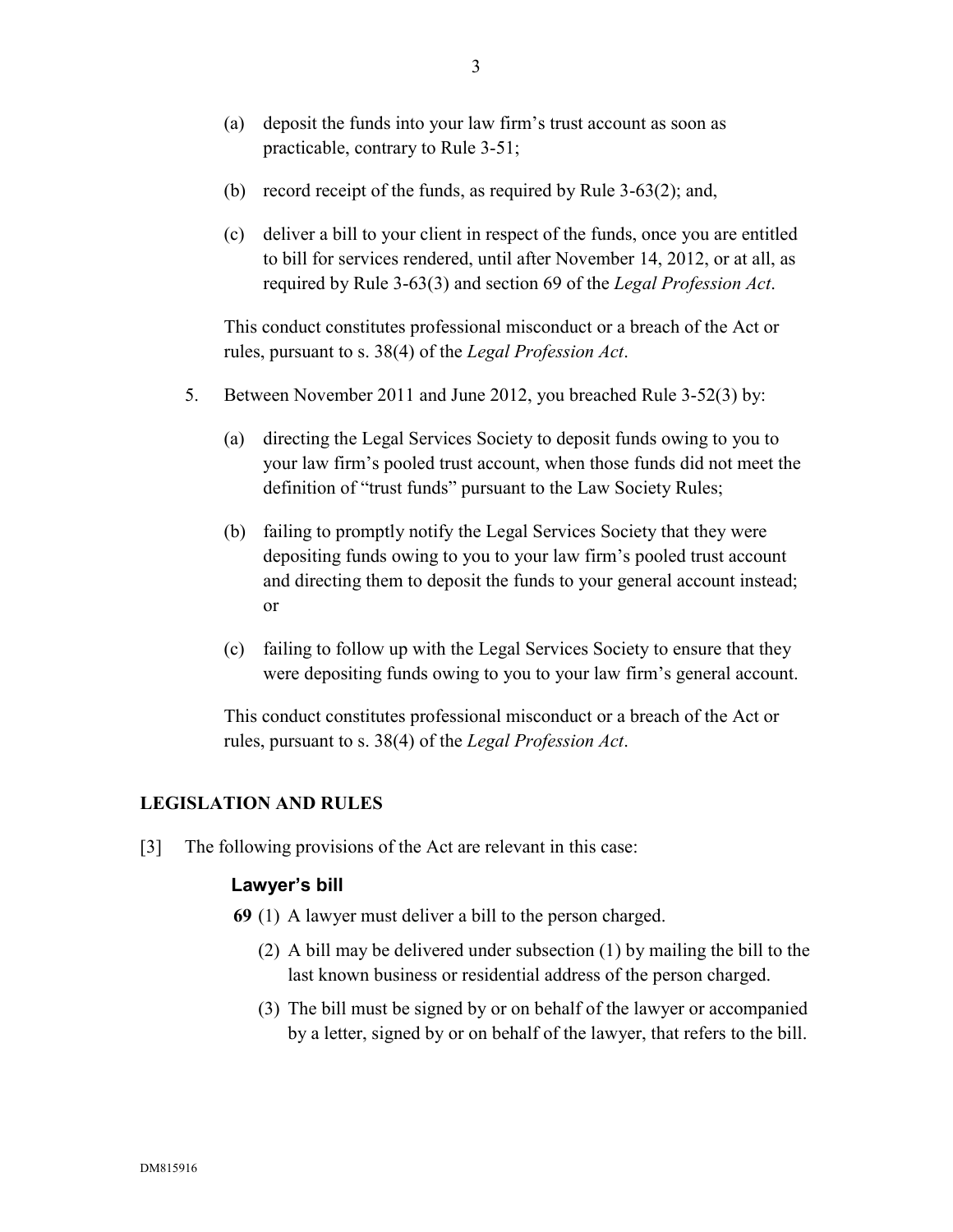- (4) A bill under subsection (1) is sufficient in form if it contains a reasonably descriptive statement of the services with a lump sum charge and a detailed statement of disbursements.
- [4] The following Law Society Rules (the "Rules") are relevant in this case:

## **Failure to satisfy judgment**

- **3-44**(1) A lawyer against whom a monetary judgment is entered and who does not satisfy the judgment within 7 days after the date of entry must immediately notify the Executive Director in writing of
	- (a) the circumstances of the judgment, including whether the judgment creditor is a client or former client of the lawyer, and
	- (b) his or her proposal for satisfying the judgment.
	- (2) Monetary judgments referred to in subrule (1) include
		- (a) an order nisi of foreclosure,
		- (b) any certificate, final order or other requirement under a statute that requires payment of money to any party, and
		- (c) a garnishment order under the *Income Tax Act* (Canada) if a lawyer is the tax debtor, and
		- (d) a judgment of any kind against an MDP in which the lawyer has an ownership interest.

### **Deposit of trust funds**

- **3-51**(1) Subject to subrule (3) and Rule 3-54, a lawyer who receives trust funds must deposit the funds in a pooled trust account as soon as practicable.
	- (3) Despite subrule (1), a lawyer who receives trust funds with instructions to place the funds otherwise than in a pooled trust account may place the funds in a separate trust account in accordance with section 62(5) of the Act and Rule 3-53.
	- (4) Unless the client instructs otherwise in writing, a lawyer must deposit all trust funds in an account in a designated savings institution.
	- (5) As soon as it is practicable, a lawyer who deposits into a trust account funds that belong partly to a client and partly to the lawyer or the lawyer's firm must withdraw the lawyer's or firm's funds from the trust account.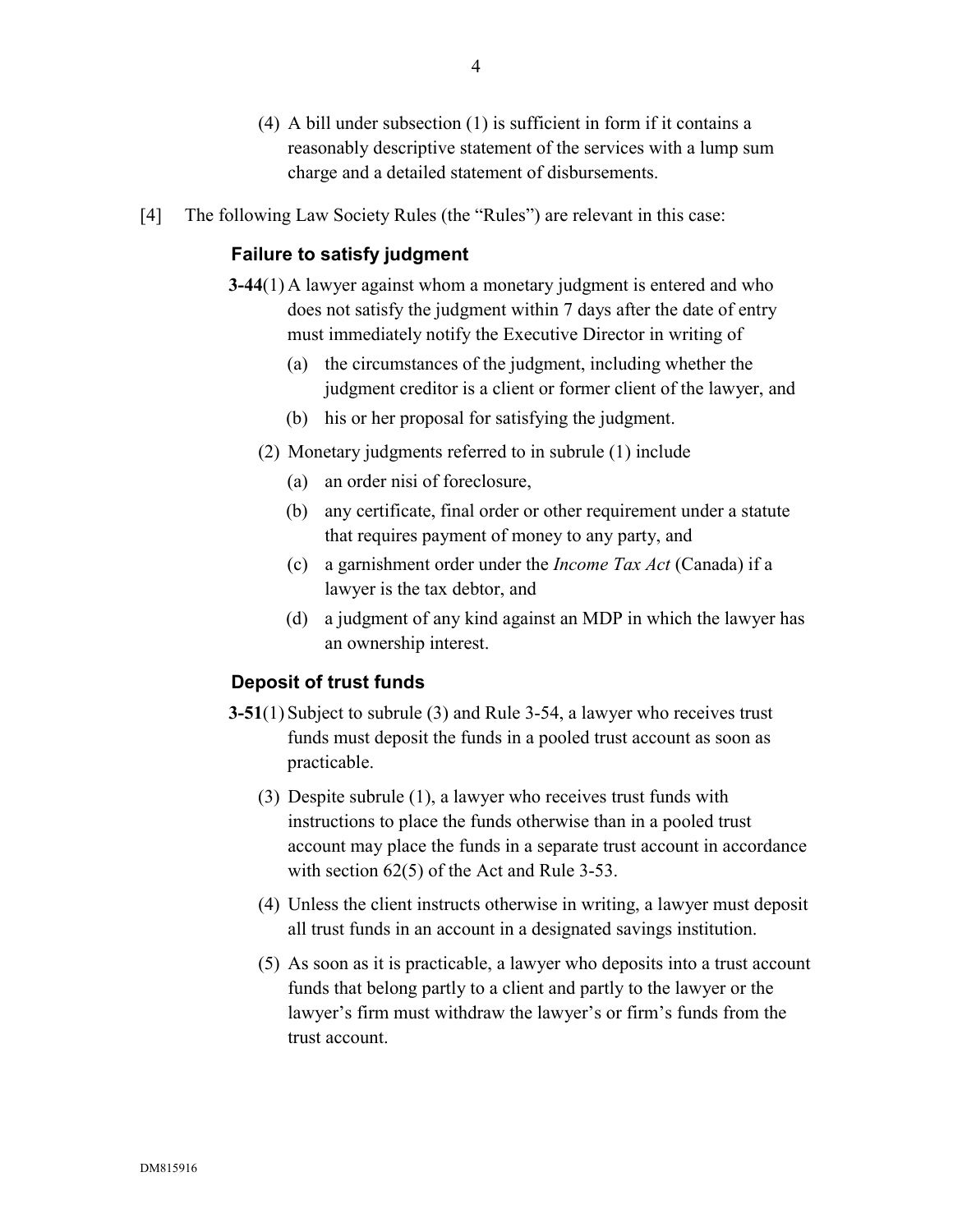## **Pooled trust account**

- **3-52**(3) Subject to subrule (4) and Rule 3-66, a lawyer must not deposit to a pooled trust account any funds other than trust funds.
	- (4) A lawyer may maintain in a pooled trust account up to \$300 of the lawyer's own funds.

## **Cheque endorsed over**

**3-54** If a lawyer receives a cheque payable to the lawyer in trust and, in the ordinary course of business, pays the cheque to a client or to a third party on behalf of the client, in the form in which it was received, the lawyer must keep a written record of the transaction and retain a copy of the cheque.

### **Recording transactions**

- **3-63**(1) A lawyer must record each trust or general transaction promptly, and in any event not more than
	- (a) 7 days after a trust transaction, or
	- (b) 30 days after a general transaction.
	- (2) A lawyer must record in his or her general account records all funds
		- (a) received by the lawyer expressly on account of fees earned and billed or disbursements made by the day the funds are received,
		- (b) subject to a specific agreement with the client allowing the lawyer to treat them as his or her own funds, or
		- (c) that the lawyer is entitled to keep whether or not the lawyer renders any services to or makes any disbursements on behalf of that client.
	- (3) A lawyer who receives funds to which subrule (2) applies must immediately deliver a bill or issue to the client a receipt for the funds received, containing sufficient particulars to identify the services performed and disbursements incurred.

#### **Consent to disciplinary action**

- **4-22**(1) A respondent may, at least 14 days before the date set for a hearing under this Part, tender to the Discipline Committee a conditional admission of a discipline violation and the respondent's consent to a specified disciplinary action.
	- (3) The Discipline Committee may, in its discretion, accept or reject a conditional admission and proposed disciplinary action.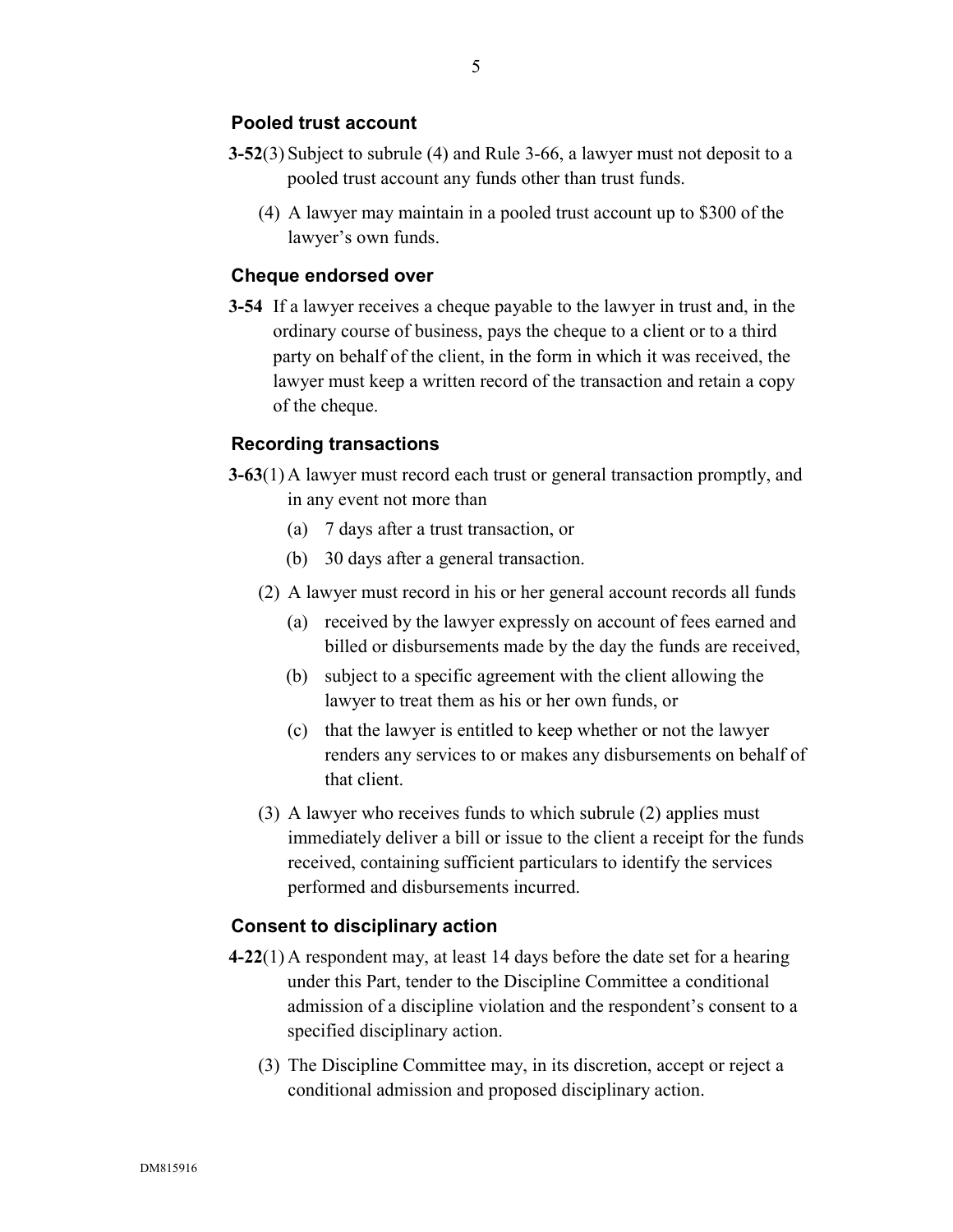- (4) If the Discipline Committee accepts the conditional admission and proposed disciplinary action, it must instruct discipline counsel to recommend its acceptance to the hearing panel.
- (5) If the panel accepts the respondent's proposed disciplinary action it must
	- (a) instruct the Executive Director to record the lawyer's admission on the lawyer's professional conduct record,
	- (b) impose the disciplinary action that the respondent has proposed, and
	- (c) notify the respondent and the complainant of the disposition.

## **CONDITIONAL ADMISSION AND CONSENT TO DISCIPLINARY ACTION**

- [5] Pursuant to Rule 4-22, Mr. Derksen admitted that he had professionally misconducted himself by committing the disciplinary violations set out in subparagraphs 1(b) and (c) and paragraphs 3, 4 and 5 of the citation and consented in writing to the following disciplinary action:
	- (a) a suspension of 45 days commencing on February 20, 2015 or such other date as the hearing panel may order; and,
	- (b) costs in the amount of \$1,000 payable by April 30, 2015 or such other date as the hearing panel may order.
- [6] The Discipline Committee accepted the conditional admission and proposed disciplinary action that was consented to by Mr. Derksen, and discipline counsel recommended to the Panel at this hearing that it accept those admissions and the proposed disciplinary action.
- [7] The Panel may only accept or reject the proposed disciplinary action. If it does not accept the proposed disciplinary action, then it may not rely on the conditional admission or make any findings of fact or determinations or impose any disciplinary action.

## **FACTS AND ADMISSIONS**

[8] In response to a notice to admit delivered by the Law Society pursuant to Rule 4- 20.1, Mr. Derksen admitted the truth of certain facts set out in the notice to admit. The text of those admissions, or parts thereof, that are relevant to this decision are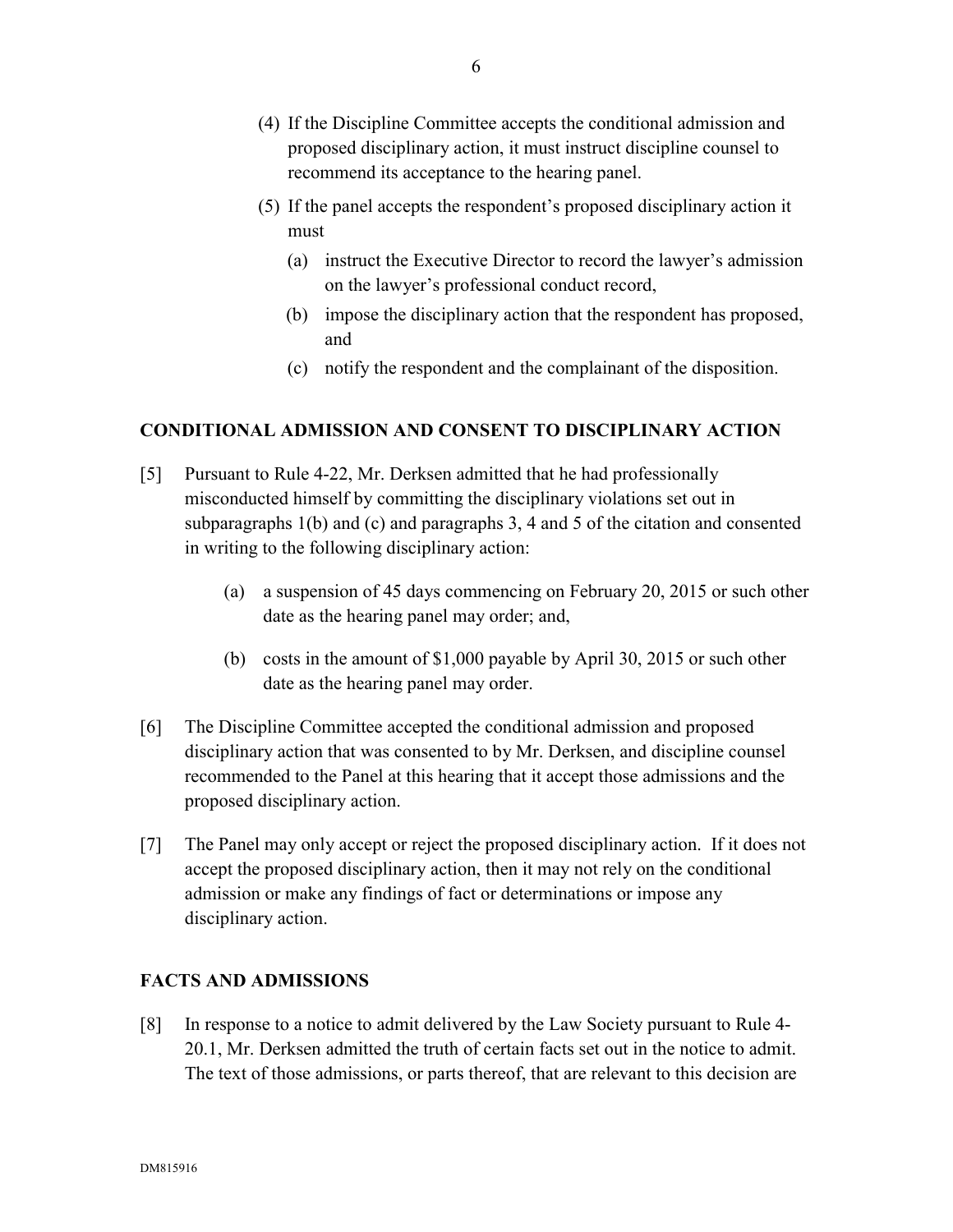reproduced verbatim below, except for the names of clients of Mr. Derksen, where initials have been substituted in the place of their names:

- (a) Philip Richard Derksen (the "Respondent") was called and admitted as a member of the Law Society of British Columbia on May 20, 1988.
- (b) On November 24, 2008, the Canada Revenue Agency ("CRA") issued a certificate pursuant to the *Income Tax Act*, under Federal Court Action No. [number], in the amount of \$20,040.12 against the Respondent (the "Certificate").
- (c) On November 16, 2011, CRA issued a Requirement to Pay, Account No. [number] in the amount of \$57,572.47 directed to the Bank of Nova Scotia in relation to the Respondent ("Requirement to Pay #1").
- (d) The Respondent failed to notify the Executive Director of the Law Society in writing of the circumstances of Certificate #1 and his proposal for satisfying Certificate #1, contrary to Rule 3-44 of the Law Society Rules. The Respondent admits this conduct is professional misconduct.
- (e) On July 17, 2012, CRA issued a Requirement to Pay, Account No. [number] in the amount of \$55,893.47 directed to the Bank of Nova Scotia in relation to the Respondent ("Requirement to Pay #2").
- (f) The Respondent failed to notify the Executive Director of the Law Society in writing of the circumstances of Certificate #2 and his proposal for satisfying the Certificate, contrary to Rule 3-44 of the Law Society Rules. The Respondent admits this conduct is professional misconduct.
- (g) In the summer of 2011, PB retained the Respondent to defend him against a charge of assault.
- (h) On or about August 3, 2011, PB paid the Respondent \$500 cash as a retainer (the "\$500 Cash Retainer"). The Respondent's office issued PB a cash receipt #57419.
- (i) After receiving the \$500 Cash Retainer, the Respondent did not deposit the cash into a bank. Instead, he kept it in his control and ultimately used it. The Respondent does not recall when he used the cash or for what purpose.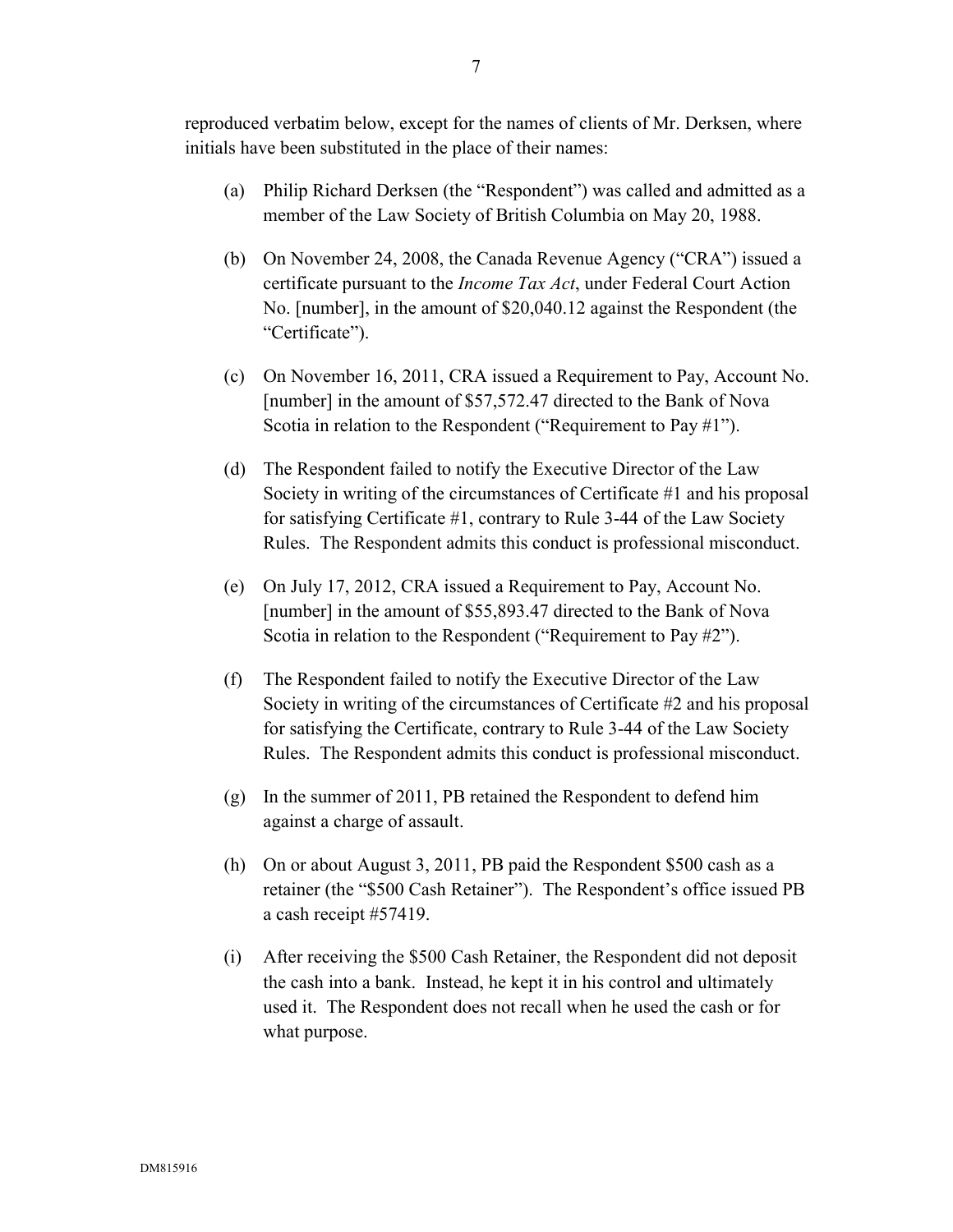- (k) The Respondent believes that he deposited the Cheque into his personal account at the Scotiabank.
- (l) On November 15, 2012, the Respondent rendered an account for PB along with a cover letter. The Respondent rendered the account approximately one year after completing his services and receiving the last of PB's money and only did so because Daniel Chow, in the course of an audit, had pointed out to the Respondent that there was no account on file.
- (m) There is no client address on the November 15, 2012 account or the cover letter. The cover letter indicates that it is "for P/U" which means pick-up. The Respondent does not know if the client ever attended to pick up his account and has not been able to ascertain whether this occurred.
- (n) The Respondent failed to deposit the \$500 Cash Retainer into his law firm's trust account as soon as practicable or at all contrary to Rule 3-51 and admits this conduct is professional misconduct.
- (o) The Respondent failed to record receipt of the Cheque received on or about September 28, 2011 purportedly in payment of his fees, as required by Rule 3-63(2) and admits this conduct is professional misconduct.
- (p) The Respondent failed to deliver a bill to PB until after November 14, 2012 in respect of funds received on August 3, 2011, once he was entitled to bill for services rendered, as required by Rule 3-63(3) and s. 69 of the *Legal Profession Act* and admits that this conduct is professional misconduct.
- (q) The Respondent failed to deliver a bill to his client until after November 14, 2012 in respect of funds received on September 28, 2011 as required by Rule 3-63(3) and s. 69 of the *Legal Profession Act* and admits that this conduct is professional misconduct.

for his services.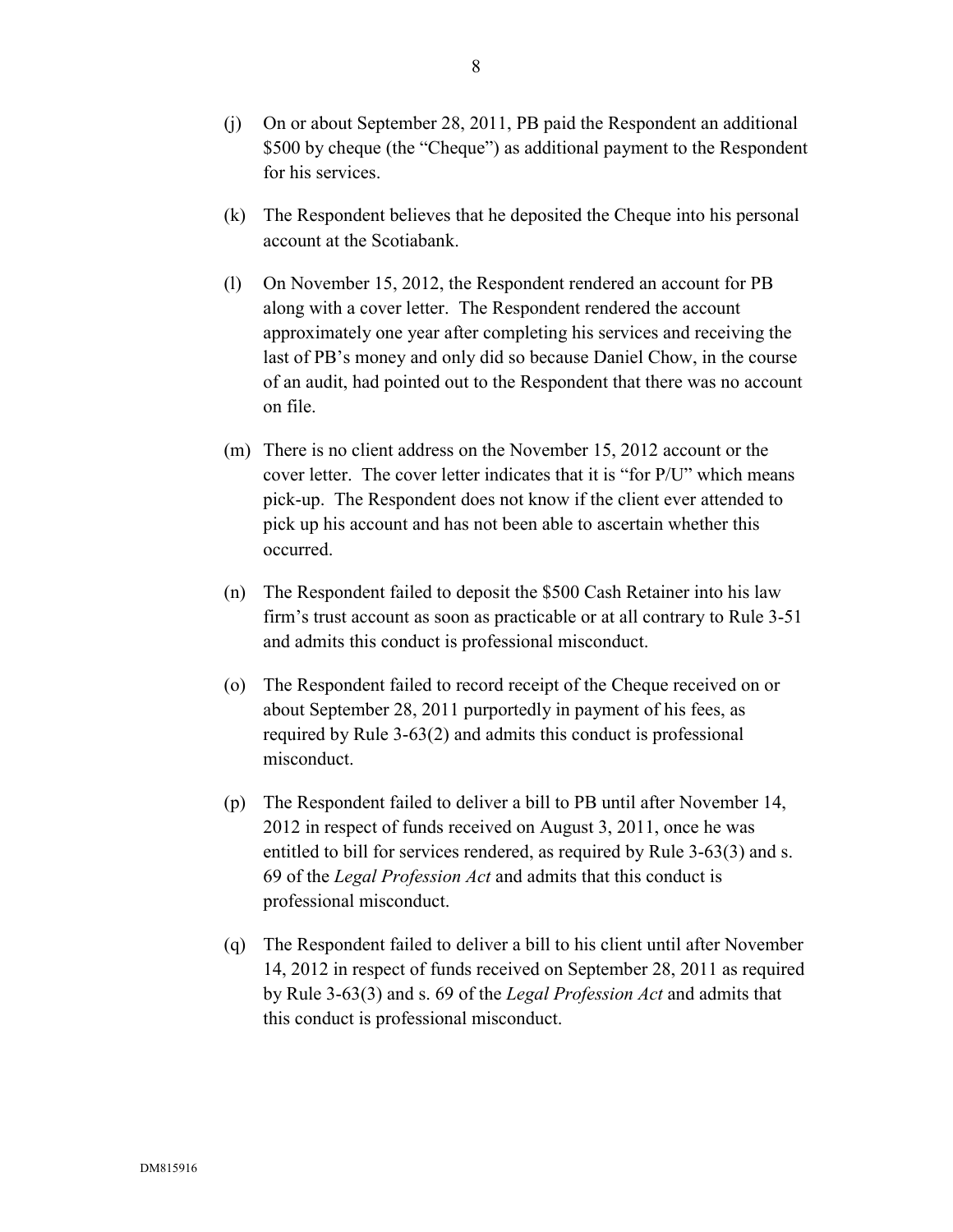- (r) On or about August 15, 2011, the Respondent received \$1,000 in cash as a retainer from TF who had been charged with production of marijuana for the purposes of trafficking (the "\$1,000 Cash retainer").
- (s) The Respondent provided TF a cash receipt #57420 acknowledging receipt of the \$1,000. It was signed by the Respondent.
- (t) The \$1,000 Cash retainer by TF was a retainer that should have gone into the Respondent's law firm trust account but did not.
- (u) On or about November 15, 2012, approximately six months after completing his services, the Respondent rendered an account for TF.
- (v) The Respondent prepared the account … only because Daniel Chow, in the course of the audit, had pointed out to him that there was no account on file.
- (w) Between August 15, 2011 and December 12, 2012, the Respondent failed to comply with Law Society account [sic] rules governing receipt of a \$1,000 cash retainer received from his client TF. In particular, he failed to do the following:
	- i) deposit the funds into his law firm's trust account as soon as practicable, contrary to Rule 3-51;
	- ii) record receipt of the funds, as required by Rule 3-63(2); and
	- iii) deliver a bill to his client in respect of the funds, once he was entitled to bill for services rendered, until after November 14, 2012, or at all, as required by Rule 3-63(3) and section 69 of the *Legal Profession Act*.

The Respondent admits that this conduct constitutes professional misconduct.

- (x) On November 16, 2011, CRA issued Requirement to Pay #1 against the Respondent in the amount of \$57,572.47 with respect to the outstanding amounts owed by the Respondent for his taxes.
- (y) The Respondent's bank received Requirement to Pay #1.
- (z) The Respondent first learned of Requirement to Pay #1 in late November 2011 when he realized his three bank accounts with Scotiabank were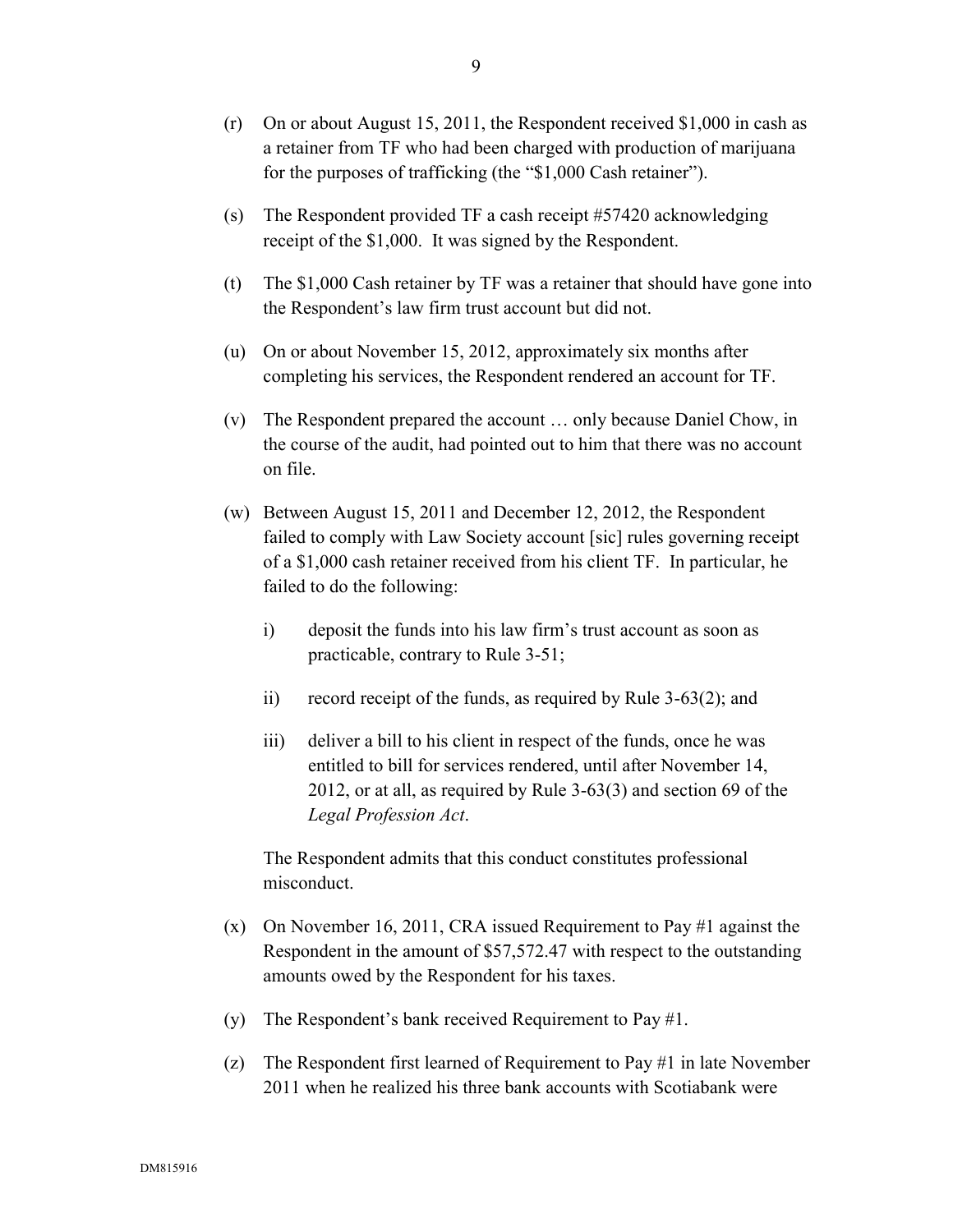frozen. Upon making inquiries with Scotiabank, the bank informed the Respondent of the circumstances including Requirement to Pay #1.

- (aa) The Respondent did not report Requirement to Pay #1 to the Law Society.
- (bb) Upon learning of the November 16, 2011 Requirement to Pay, the Respondent immediately opened two accounts with TD Canada Trust ("TD"), a trust and a general account, so that he could have operating bank accounts which were not subject to a Requirement to Pay.
- (cc) On or about November 29, 2011, the Respondent wrote to the Legal Services Society ("LSS") directing it to change the payment procedure for his LSS billings. He instructed LSS to commence depositing its payments of his statements of account into his new TD account, Account No. [number] ("TD 750 Trust"), rather than into his general account with Scotiabank as it had been doing.
- (dd) TD 750 Trust was a new trust account the Respondent had opened at TD.
- (ee) After receiving his request, LSS began depositing payments it owed to the Respondent into his new account, TD 750 Trust, as instructed by the Respondent.
- (ff) By letter dated June 13, 2012, the Respondent instructed LSS to change their process and commence depositing its payment of his statements of account into his TD general account, Account No. [number] ("TD 718 General").
- (gg) In February of 2012, the Respondent entered into a settlement agreement with CRA whereby he would make monthly payments in satisfaction of his debt. As a result, on February 20, 2012, CRA cancelled Requirement to Pay  $#1$ .
- (hh) The Respondent was unable to make the payments pursuant to the settlement agreement with CRA and breached the settlement agreement shortly after he entered into it. Thereafter, CRA began to garnish 30 % of the Respondent's LSS billings directly.
- (ii) Between November 2011 and June 2012, the Respondent breached Rule 3-52(3) of the Law Society Rules by: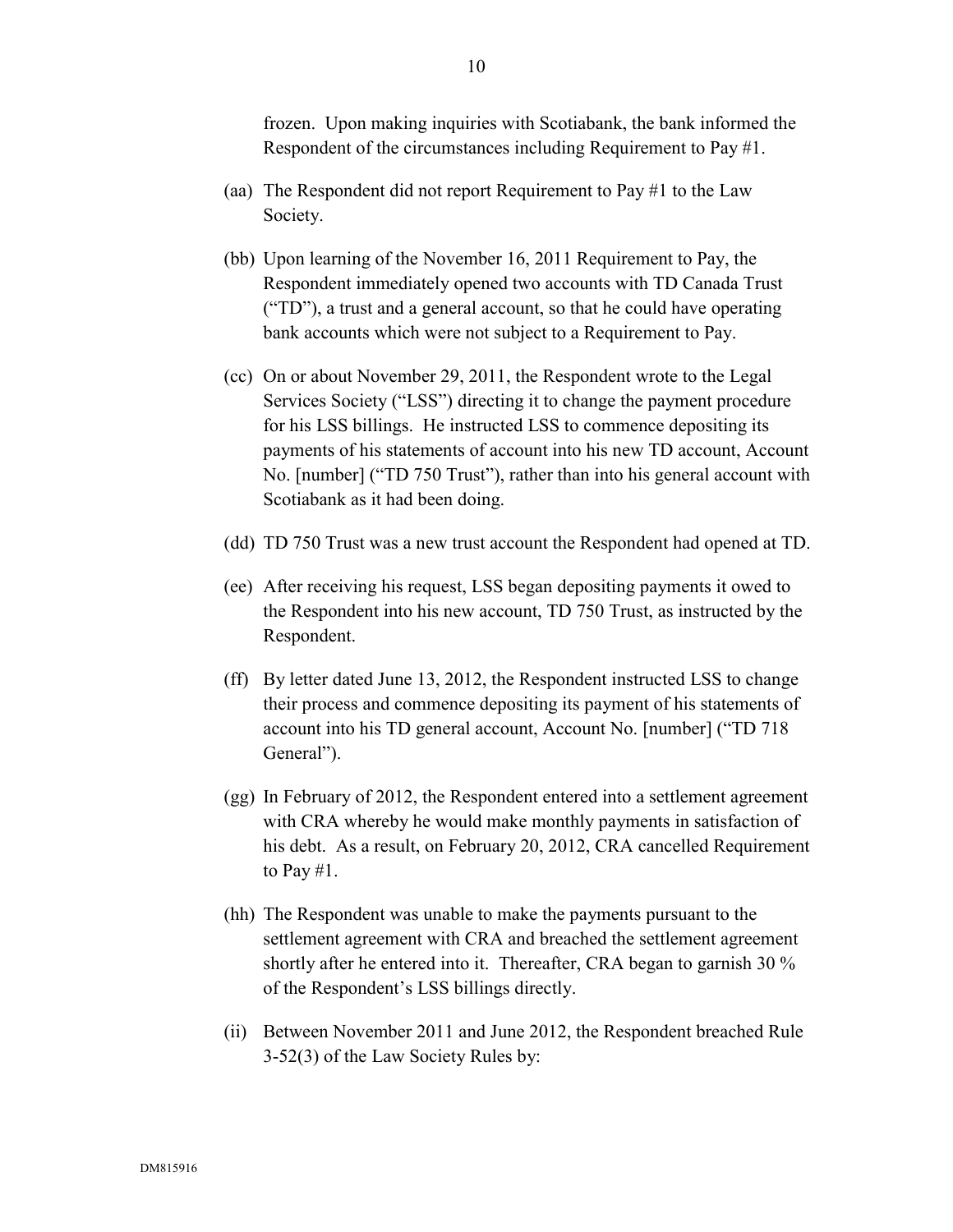- i) directing the LSS to deposit funds owing to him to his law firm's pooled trust account, when those funds did not meet the definition of "trust funds" pursuant to the Law Society Rules;
- ii) failing to promptly notify the LSS that they were depositing funds owing to him to his law firm's pooled trust account and directing them to deposit the funds to his general account instead; or
- iii) failing to follow up with the LSS to ensure that they were depositing funds owing to him to his law firm's general account.

The Respondent admits that this conduct is professional misconduct.

- [9] With respect to the admissions made by Mr. Derksen, we find the person named as Daniel Chow was a Law Society accountant who conducted a trust assurance audit of Mr. Derksen's records.
- [10] We also find that Certificate #1 referred to in the admission set out above in subparagraph  $8(d)$  is the same document as Requirement to Pay #1 referred to in the admission set out in subparagraph  $8(c)$  and that Certificate #2 referred to in the admission set out in subparagraph 8(f) is the same document as Requirement to Pay #2 referred to in the admission set out in subparagraph  $8(e)$ .
- [11] No evidence was heard or received by the Panel other than the admissions made by Mr. Derksen and several documents the authenticity of which Mr. Derksen also admitted were filed as exhibits. None of those documents are necessary for our findings of fact.
- [12] We find that those facts admitted by Mr. Derksen set out in paragraph 8, above, establish that he failed to take the actions he should have taken as alleged in subparagraphs 1(b) and (c) and paragraphs 3, 4 and subparagraphs 5(b) and (c) of the citation and establishes that he did take that action alleged in subparagraph 5(a) of the citation.

# **DETERMINATION**

[13] What constitutes professional misconduct is not defined in the Act or the Rules or described in the *Code of Professional Conduct*. Since the decision by the hearing panel in *Law Society of BC v. Martin*, 2005 LSBC 16, the vast majority of panels have adopted as a test for professional misconduct whether the conduct of the lawyer in question exhibited a "marked departure" from the standard of conduct the Law Society expects of lawyers. This is a subjective test that must be applied after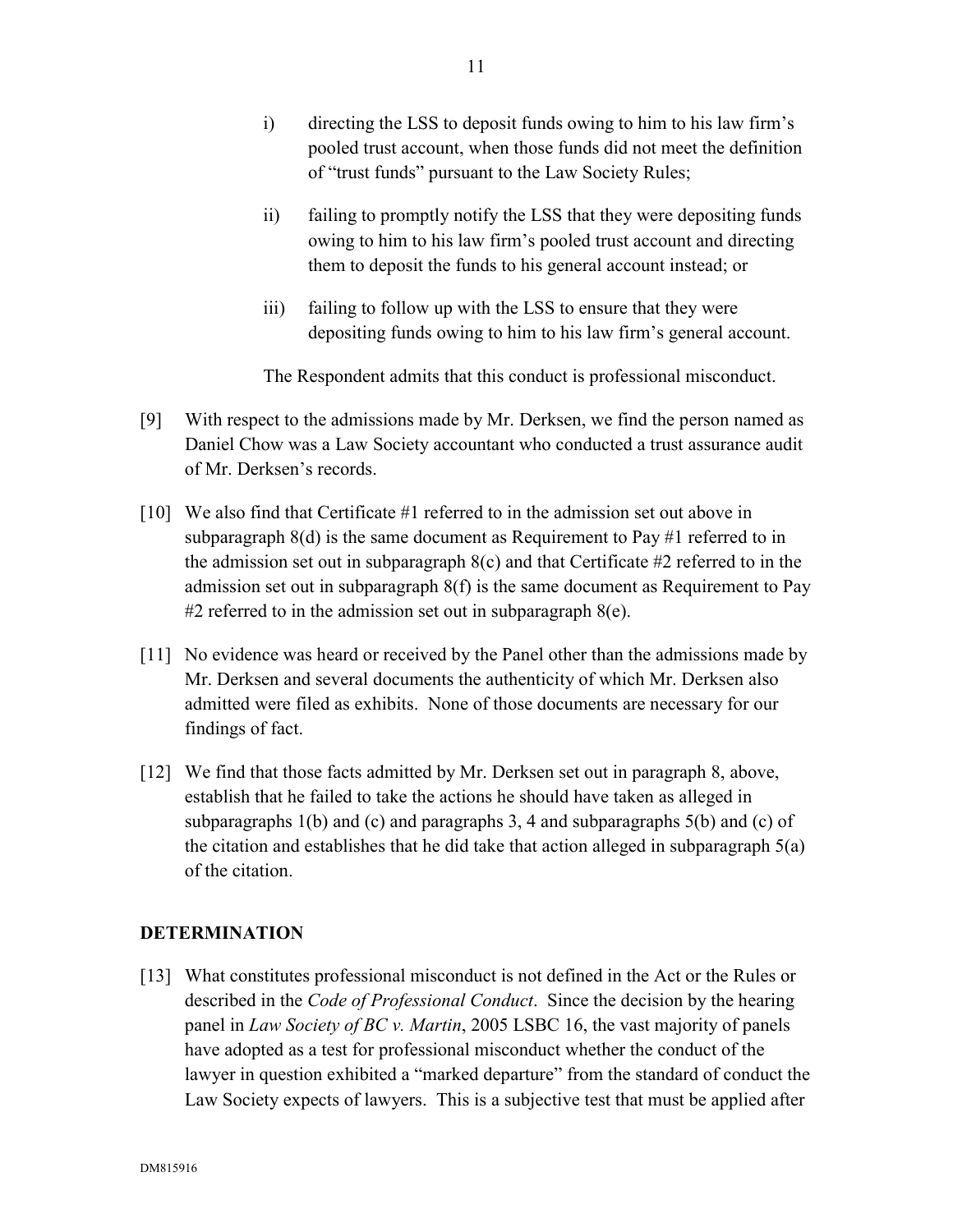taking into account decisions of other hearing panels, publications by the Law Society, the accepted standards for practice currently accepted by the members of the legal profession in British Columbia and what, at the relevant time, is required for protection of the public interest.

- [14] A breach of the Act or failure to comply with a Rule will not necessarily amount to professional misconduct, but it may do so if the breach or failure to comply is serious.
- [15] Guidance for when a breach of the Rules can constitute professional misconduct will be found in a number of discipline panel decisions. When determining whether a Rule breach may constitute professional misconduct, panels give weight to a number of factors, including the gravity of the misconduct, its duration, the number of breaches, the presence or absence of *mala fides*, and the harm caused by the lawyer's conduct (see *Law Society of BC v. Lyons*, 2008 LSBC 09 at para. 35).
- [16] The Law Society submits that Mr. Derksen's actions and omissions, including those failures described in subparagraphs 1(a) and (b), paragraphs 3 and 4 and subparagraphs 5(b) and (c) of the citation, constitute professional misconduct, and Mr. Derksen has admitted that each of them constitutes professional misconduct.
- [17] We are satisfied that the conduct described in the citation that Mr. Derksen has admitted to is a marked departure from the standard of conduct the Law Society expects of lawyers. We therefore find that all of the conduct described in those paragraphs of the citation constitutes professional misconduct.

# **BASIS FOR ACCEPTING OR REJECTING A PROPOSED DISCIPLINARY ACTION**

- [18] We agree with the following statements made by the panel in *Law Society of BC v. Rai*, 2011 LSBC 02 at paragraphs 7 and 8, regarding the purpose of Rule 24-22 and on what basis a hearing panel should decide whether or not to accept a proposed disciplinary action:
	- 7. This provision exists to protect the public. The Panel must be satisfied that the proposed admission on the substantive matter is appropriate. In most cases, this will not be a problem. The Panel must also be satisfied that the proposed disciplinary action is "acceptable". What does that mean? This Panel believes that a disciplinary action is acceptable if it is within the range of a fair and reasonable disciplinary action in all the circumstances. The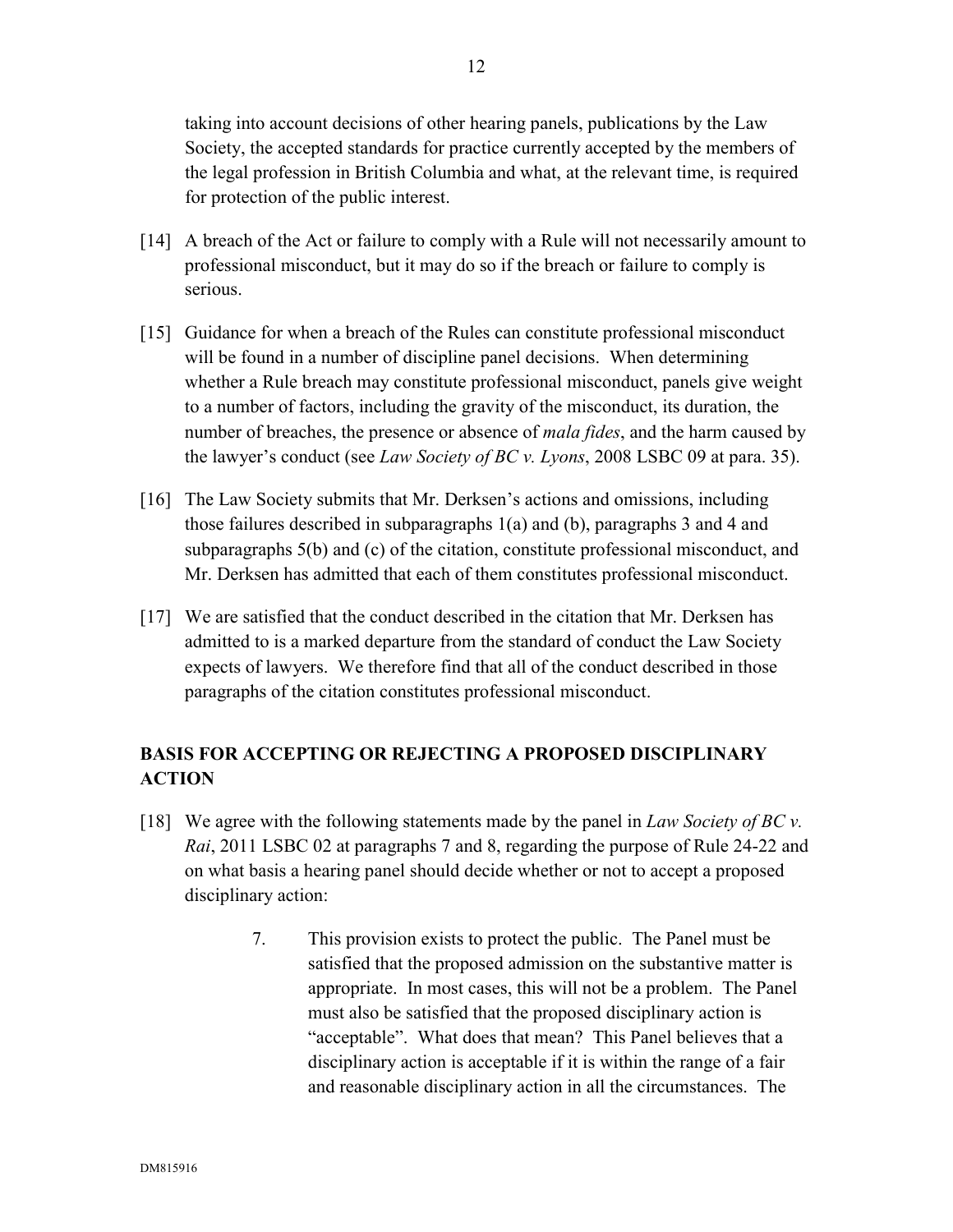Panel thus has a limited role. The question the Panel has to ask itself is, not whether it would have imposed exactly the same disciplinary action, but rather, "Is the proposed disciplinary action within the range of a fair and reasonable disciplinary action?"

8. This approach allows the Discipline Committee of the Law Society and the Respondent to craft creative and fair settlements. At the same time, it protects the public by ensuring that the proposed disciplinary action is within the range of fair and reasonable disciplinary action. In other words, a degree of deference should be given to the parties to craft a disciplinary action. However, if the disciplinary action is outside of the range of what is fair and reasonable in all the circumstances, then the Panel should reject the proposed disciplinary action in the public interest.

## **PROFESSIONAL CONDUCT RECORD**

- [19] On May 25, 1992, the Competency Committee of the Law Society recommended a practice review of Mr. Derksen's practice be conducted. The report of that practice review dated October 21, 1992 recommended that Mr. Derksen take several steps to improve his competence, including limiting his practice to areas he was competent in, that he not practise on his own but work in an association with a more experienced practitioner, that he improve his office systems, including his file bring forward system, his billing system, a list of files and his review, closing and billing files and that he improve the manner in which he handled his clients. As a result of that practice review report, Mr. Derksen gave an undertaking to the Law Society on March 23, 1993 that he would cease practising in the area of wills and estates.
- [20] On August 19, 1996, following receipt of a follow-up practice review report dated June 6, 1996, Mr. Derksen gave further undertakings to the Law Society. These included the following:
	- (a) not to practise in the real estate area as a solicitor;
	- (b) to continue counselling to deal with problems concerning motivation, time management, procrastination, avoidance and delay as long as necessary;
	- (c) to try to improve his receivables and billings by instituting a policy of monthly billings, to review his active files at least monthly and highlight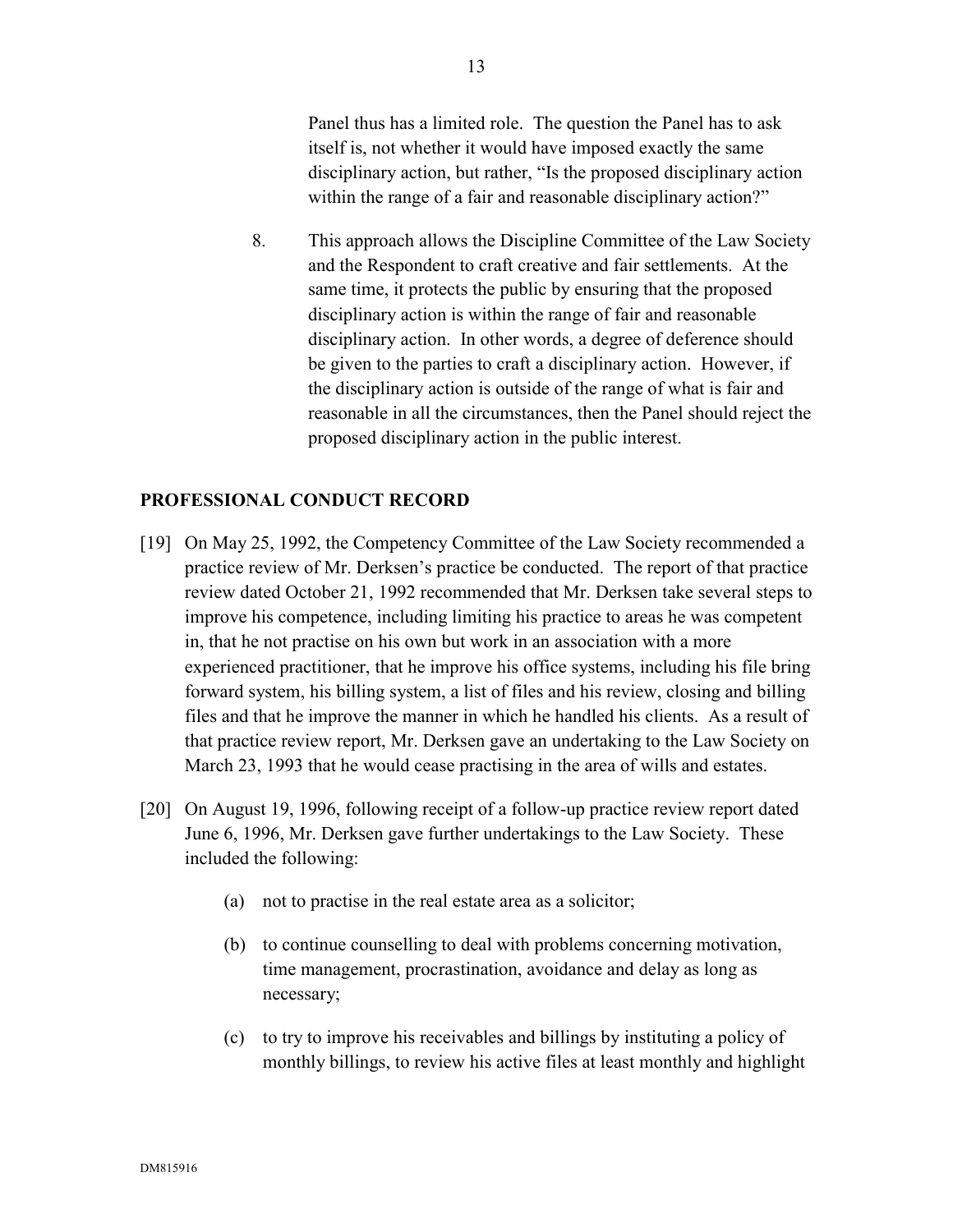those files that should be billed, and to set aside time at the end of each month to review draft bills as prepared by his secretary and get them out;

- (d) to document ongoing conduct with clients and others involved in a file and send confirming letters to client and other file contacts;
- (e) to send clients interim reports providing them with updates and analysis on their files.
- [21] A LOMAS Review Report dated July 25, 2003 prepared by a Law Society staff lawyer at the direction of the Practice Standards Committee made several recommendations, including that Mr. Derksen:
	- (a) continue with counselling to assist him with motivation, time management, procrastination, avoidance and delay;
	- (b) undertake to restrict his practice to criminal law only;
	- (c) arrange his finances and fee structures so he could afford part-time secretary and bookkeeping help as he now recognized the difficulty he had in doing that work himself;
	- (d) improve the management of his workflow and day;
	- (e) implement several recommendations to better document his files.
- [22] On September 3, 2003, Mr. Derksen agreed to all of the recommendations made in the LOMAS Review Report.
- [23] On April 14, 2004, a hearing panel found in respect of a citation issued to Mr. Derksen on January 12, 2004 that, between July 1 and September 24, 2003, he had practised law without having paid his professional liability insurance fee due on June 30, 2003 and that he had failed:
	- (a) to hold funds collected in payment of goods and services tax and funds deducted from employee wages as source deductions pursuant to the *Income Tax Act* and to hold funds collected in payment of social service tax; and
	- (b) to remit any such funds as required to the Government of Canada or the Government of British Columbia.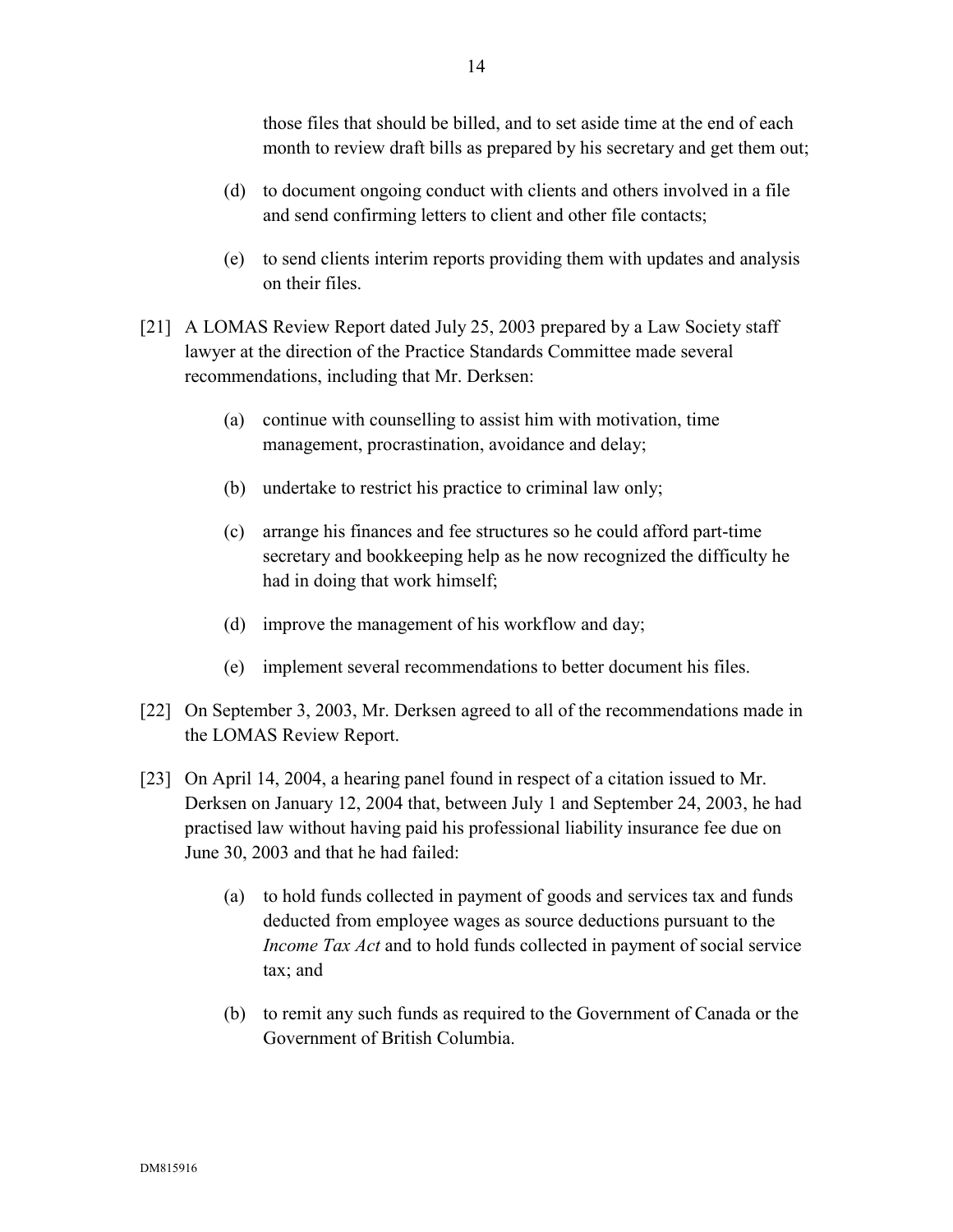- [24] In respect of the 2004 citation, Mr. Derksen was reprimanded, fined \$4,000 and ordered to pay costs in the amount of \$1,410.50. The hearing panel also imposed the following conditions on Mr. Derksen's practice:
	- (a) that, commencing June, 2004 and ending March, 2006 to coincide with his quarterly remittances of GST, PST and employee source deductions, he provide quarterly statutory declarations to the Law Society regarding these remittances together with any practice debts incurred and the status of those practice debts from the date of the previous declaration and the number of visits Mr. Derksen had with his psychiatrist or psychologist during that quarterly period; and
	- (b) that he provide the Law Society with a final reporting letter from his psychiatrist with the last statutory declaration advising as to Mr. Derksen's progress through treatment for procrastination and anxiety.
- [25] The 2004 hearing panel also strongly recommended and suggested that Mr. Derksen remain in contact with the Lawyer's Assistance Program and seek assistance of the Lawyer's Assistance Program when any concerns arose regarding his ability to stay focused on his practice. The hearing panel did not impose that recommendation as a condition of his practice.
- [26] On December 17, 2009, Mr. Derksen attended a meeting of a Conduct Review Subcommittee concerning his conduct in failing to advance a client's file in a timely manner. Mr. Derksen had failed to obtain requested medical information for a client in time for it to be produced for trial and was discharged by his client. The client retained new counsel, who obtained an adjournment of the trial. Although Mr. Derksen had requested the medical information from the treating physician, he failed to properly diarize the file, and it was not properly followed up on in order for the information to be obtained in time for the trial. Mr. Derksen acknowledged to the Subcommittee that he did not meet his client's expectation and recognized that he fell short of the standard expected of competent counsel. Mr. Derksen informed the Subcommittee that he had recognized his error and had implemented changes to his file management system.
- [27] Mr. Derksen was subject to another conduct review, which was held on November 16, 2011, with respect to failure to attend court when scheduled that resulted in prejudice to his client. The Conduct Review Subcommittee discussed with Mr. Derksen the importance of maintaining proper systems to ensure that he is able to fulfill his professional obligations. Mr. Derksen acknowledged to the Subcommittee that his conduct was inappropriate and apologized for his lack of service to his client. He attributed his failure to attend provincial court when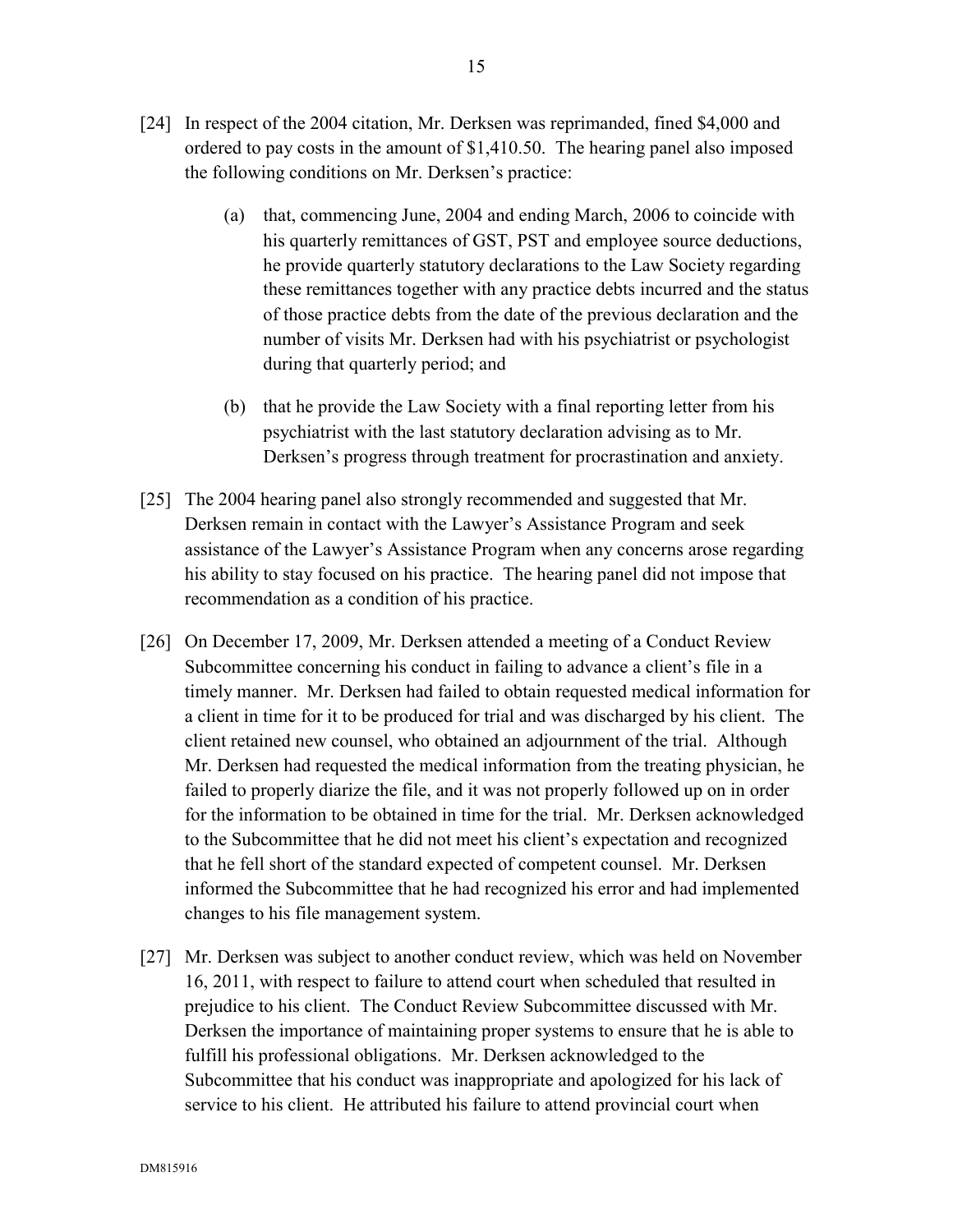scheduled to deficiencies in his calendar and the manner in which he dealt with telephone calls from his clients and messages left by them. He assured the Subcommittee that he had taken steps to avoid future problems and that he had a new receptionist to whom he had given new instructions concerning the taking and relaying messages.

[28] On April 9, 2013, a citation was issued to Mr. Derksen for failing to respond properly to communications from the Law Society concerning its investigation regarding one of the judgments which was the subject of this hearing, and because he failed to provide a substantive response properly to communications from the Law Society concerning its investigation regarding concerns arising from the compliance audit of his practice conducted in October, 2012. At the hearing of the 2013 citation Mr. Derksen admitted the conduct alleged and that it constituted professional misconduct. The hearing panel ordered Mr. Derksen to provide a complete and substantive response to the Law Society by December 15, 2013 and suspended Mr. Derksen from practising law for a period of one month commencing January 1, 2014. He was also required to pay \$2,000 costs to the Law Society by December 31, 2013.

# **OGILVIE FACTORS**

- [29] Counsel for the Law Society referred this Panel to those factors listed by the hearing panel in *Law Society of BC v. Ogilvie*, 1999 LSBC 17 at paragraph 10, as being appropriate to consider when determining what is an appropriate disciplinary action.
- [30] The Law Society submitted that the following factors support a suspension as the appropriate disciplinary action in this case:
	- (a) the multiple incidents of misconduct;
	- (b) the misconduct occurred over an extended period of time;
	- (c) the various types of misconduct that involve failures to comply with Mr. Derksen's obligations to his regulatory body and his obligations to his clients, which suggest a common theme of inattentiveness to the requirements of practice; and
	- (d) Mr. Derksen's prior discipline history, which includes accounting or financial responsibility breaches, a fine and a previous suspension.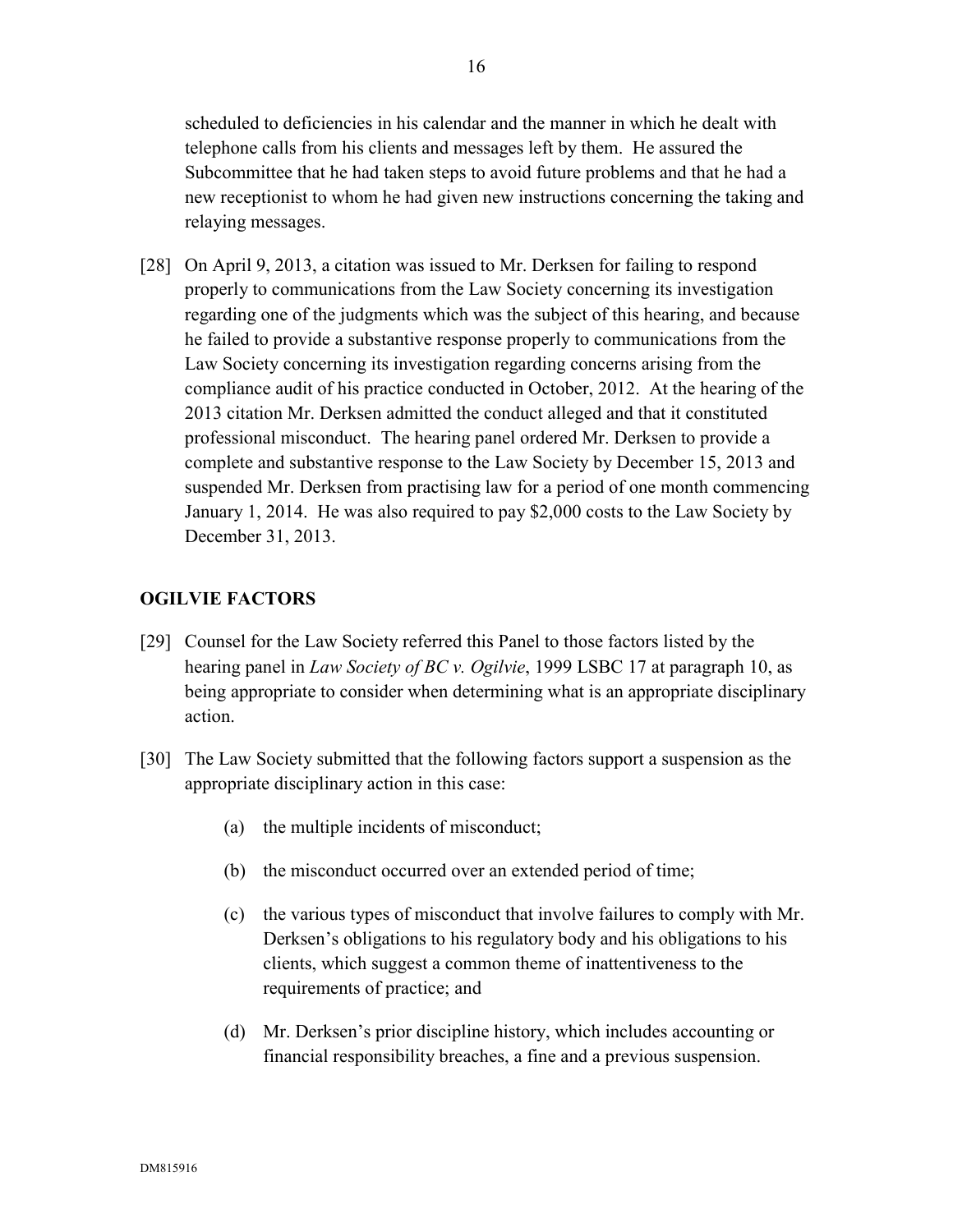- [31] The Law Society submitted that the following factors favour a 45-day suspension rather than a longer period of suspension in this case:
	- (a) the lack of any element of dishonesty; and
	- (b) the lack of current disciplinary decision that would support, on these facts, a longer suspension.
- [32] Mr. Derksen did not dispute the Law Society's submissions that these factors indicate a 45-day suspension is appropriate in this case, and we accept those submissions.

### **SUBMISSIONS BY MR. DERKSEN**

- [33] Mr. Derksen did not testify or call any evidence at the hearing, but he did make submissions to the Panel.
- [34] Mr. Derksen submitted that the requirements to pay described in subparagraphs 1(b) and 1(c) of the citation are in respect of the same debt. The Law Society does not dispute this is the case.
- [35] With respect to the funds paid to him by his clients, PB and TF, which are the subject of paragraphs 3 and 4 of the citation, Mr. Derksen submitted that, although the allegations in those paragraphs are correct and supported by his admission, he did issue receipts to those clients for the funds received but failed to otherwise record the receipts in his accounting system. Counsel for the Law Society agreed that those receipts were issued by Mr. Derksen.
- [36] Mr. Derksen also told the Panel that, when he directed the Legal Services Society to deposit payment of his fees to his trust account and not to his general account, as alleged in paragraph 5 of the citation and admitted by him, he did not do so in an attempt to avoid garnishment. Mr. Derksen did not admit that his direction to the Legal Services Society was made in an attempt to prevent garnishment of the fees paid by the Legal Services Society, and there was no evidence before this Panel that this was the case.
- [37] Mr. Derksen told the Panel that he had made arrangements to have his practice covered and his clients represented by other counsel for the 45-day period beginning on February 20, 2015, including arranging a caretaker for his practice during that period of time.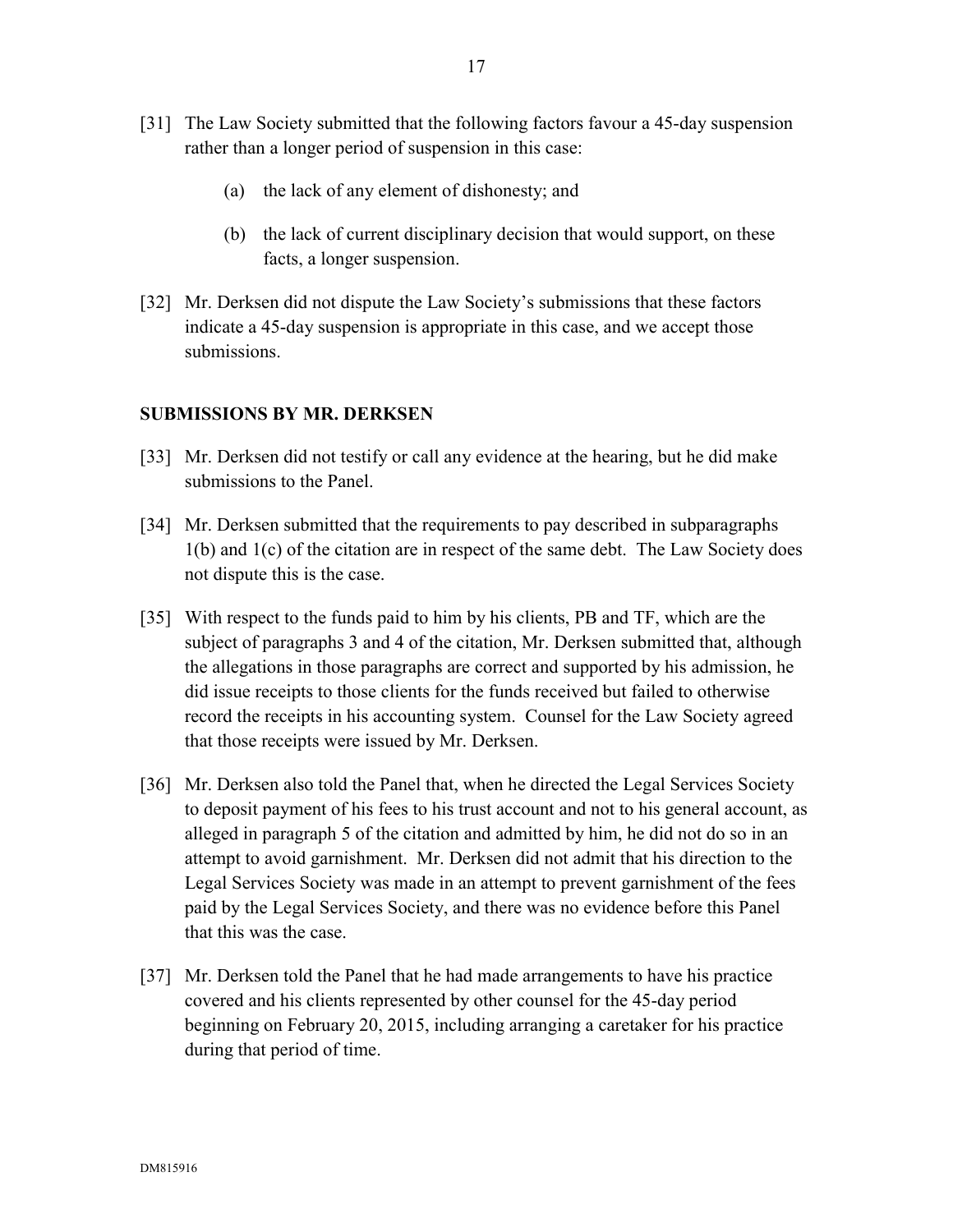[38] When asked by a member of the Panel what things had been put in place to ensure that there would no repetition of the type of conduct described in the citation, Mr. Derksen said that, during 2011 and 2012, when the conduct occurred, he had an inexperienced and unqualified person as a staff member. He said that he has now hired a person who has experience in working in a law office and has bookkeeping experience. He also said that he was having marital difficulties in 2011 and 2012 and that he had become divorced. He said that, in order to deal with the emotional problems he encountered as a result of his marital difficulties, he had been taking anti-depressants and one of their effects was that he allowed things to slip. He said that he was no longer taking any such medication. He did not, however, mention his depression as one of the causes of his procrastination. This may indicate a lack of insight, and we recommend he discuss this issue with his therapist.

### **RANGE OF DISCIPLINARY ACTIONS IN SIMILAR CASES**

- [39] Counsel for the Law Society referred us to several previous decisions made by hearing panels in cases similar, or somewhat similar, to this case. These included *Law Society of BC v. Cruickshank*, 2012 LSBC 27, where the lawyer had also made a conditional admission and consented to a proposed disciplinary action. That lawyer had failed to comply with various accounting rules, breached two undertakings, failed to enter into a written contingency fee agreement with five clients, failed to remit GST and PST in a timely manner and failed to remit employee source deductions. Among breaches of the accounting rules, the lawyer had withdrawn funds by way of unsigned trust cheques, had withdrawn trust funds by way of improper electronic transfers and failed to immediately eliminate trust shortages. The lawyer had a disciplinary history, which included three conduct reviews, one of which included a breach of undertaking, and another citation in respect of which an adverse determination was made. The majority of the hearing panel in that case determined a one-month suspension was fair and reasonable, but the third member of the panel would have rejected the proposed disciplinary action because they thought a one-month suspension was not sufficient.
- [40] In *Law Society of BC v. Lessing*, 2013 LSBC 29, the Benchers reviewed a hearing panel decision in which the disciplinary action was fines in the total amount of \$14,000. In that case, the lawyer had failed to notify the Executive Director of the Law Society of ten unsatisfied monetary judgments and to provide a proposal for satisfying them and had also failed to comply with three court orders. The review panel determined that fines were inappropriate and that the appropriate sanction for that conduct was a one-month suspension.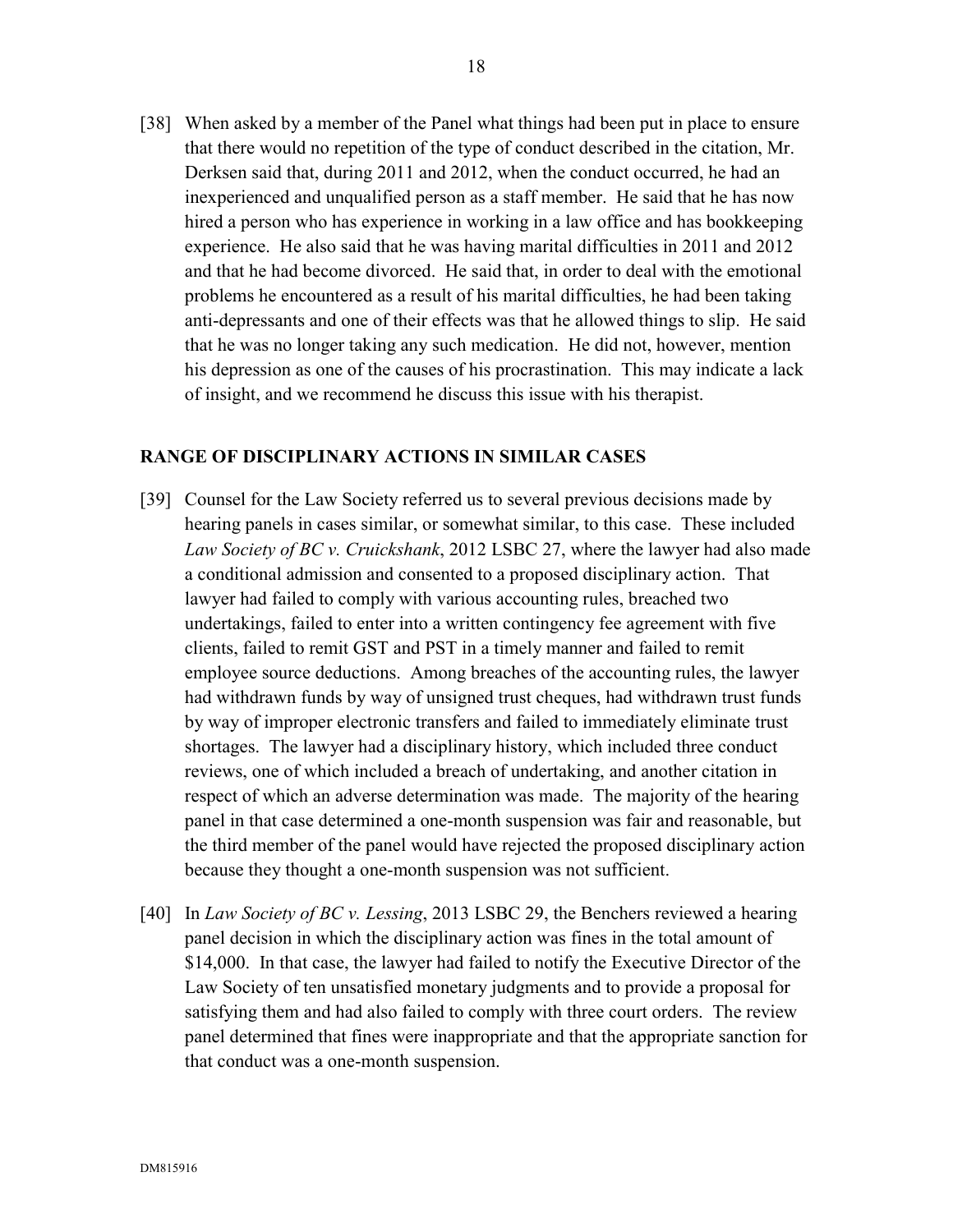- [41] *Law Society of BC v. Welder*, 2012 LSBC 18, involved another citation for which the lawyer made conditional admissions and consented to a proposed disciplinary action pursuant to Rule 4-22. The proposed disciplinary action was a suspension of three months and payment of costs. That lawyer had failed to communicate with the Law Society regarding two requirements to pay issued by the Canada Revenue Agency and had also failed to comply with the provisions of a Law Society review panel order. That lawyer had a professional conduct record consisting of five conduct reviews and five citations in respect of which adverse determinations were made.
- [42] Neither the Law Society nor Mr. Derksen referred us to any other cases in which the conduct of the lawyer was similar to that which is the subject of the citation in this matter.
- [43] We are satisfied that the proposed disciplinary action in this case is not inconsistent with the cases we were referred to in which the conduct of the lawyers was similar to that of Mr. Derksen.

# **COSTS**

[44] Counsel for the Law Society submitted that, under item 23 of Schedule 4, the range of costs for a hearing where there has been a conditional admission and consent to disciplinary action pursuant to Rule 4-22 is \$1,000 to \$3,500 and, in the circumstances of this case, the low end of that range was acceptable to the Law Society.

## **APPROPRIATENESS OF PROPOSED DISCIPLINARY ACTION**

[45] After considering the facts of this particular case and, in this case, Mr. Derksen's professional conduct record and the decisions of previous Law Society panels in somewhat similar cases, we are satisfied that the proposed disciplinary action of a 45-day suspension, to which Mr. Derksen has consented, is within the range of a fair and reasonable disciplinary action in all of the circumstances. With respect to costs, we accept the Law Society's submissions that the low end of the range for costs for a hearing pursuant to Rule 4-22 is appropriate, and we are therefore satisfied that the costs of \$1,000, which has been consented to by Mr. Derksen, is fair and reasonable in the circumstances.